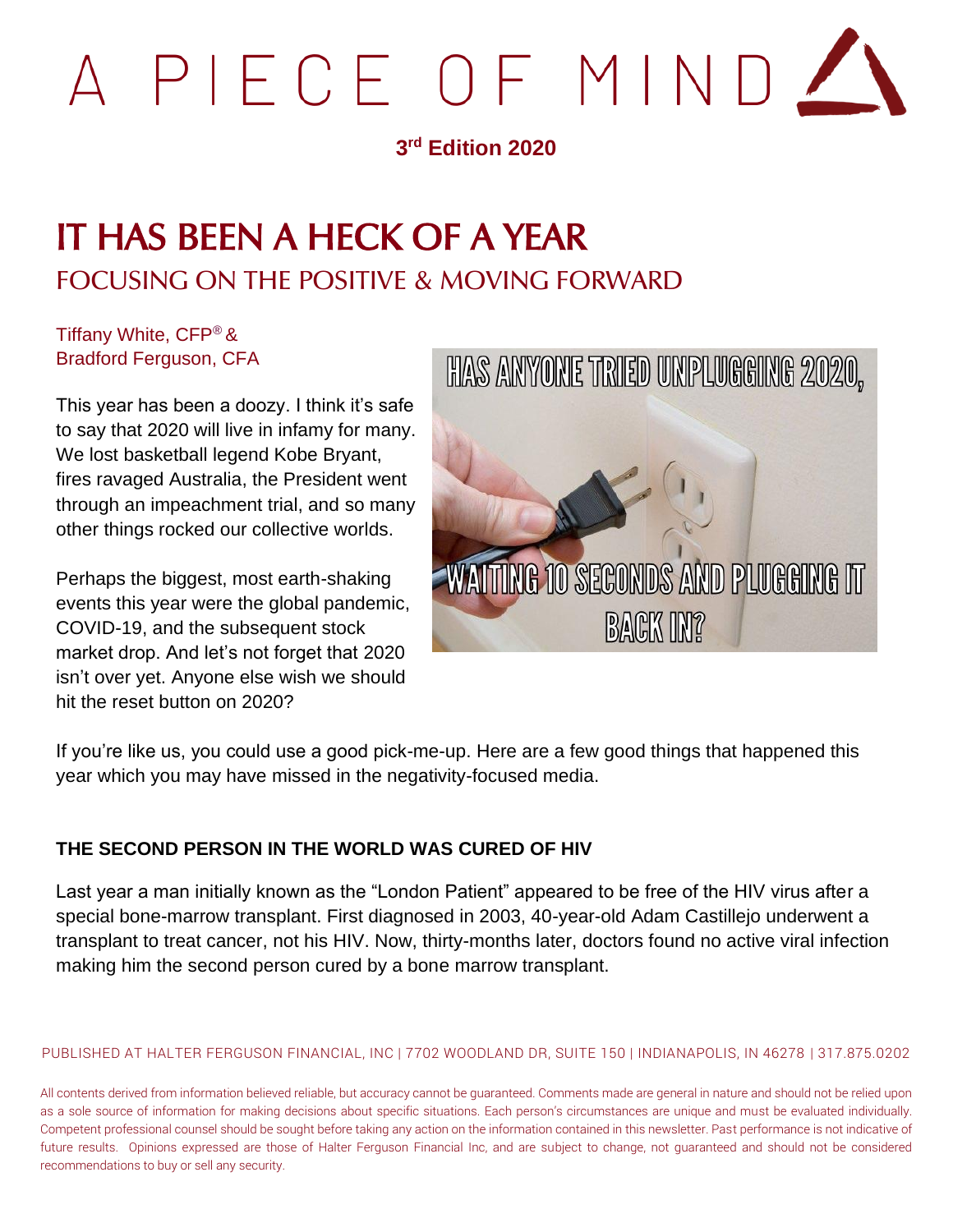#### **GALLERIES, MUSEUMS, AND EVEN BROADWAY SHARED VIRTUAL TOURS AND FREE SHOW RECORDINGS**

In the unprecedented time of shelter-at-home and quarantine, the art and culture world came together and opened their virtual doors to us. We were able to visit places like the Louvre from the comfort of our couch. And with movie theaters closed, new movies were available to purchase the day they came out—possibly changing the movie industry forever.

#### **TESLA SOARED HIGH**

As our investment clients know, Bradford picked up this under-valued stock last year. In June, Tesla stock prices peaked above \$1,000 a share, an historic high for the electric automaker. This helped propel the youngest major US automaker to top Toyota's value!

#### **SPACEX SOARED EVEN HIGHER WITH A SUCCESSFUL LAUNCH**

"Today a new era in human spaceflight begins as we once again launched American astronauts on American rockets from American soil on their way to the International Space Station, our national lab orbiting Earth," said NASA Administrator Jim Bridenstine.

Bradford traveled to Florida to watch the historic launch, while the rest of the HFF team caught footage from a live stream. For the first time since 2011, an American rocket from American soil left the atmosphere for a low-Earth orbit.



*(Image Source: collectspace.com/)*

## STILL NEED REASSURANCE?

It's okay to not be okay right now. We all handle stress and fear differently. If you find yourself struggling with anxiety where your finances are concerned, here are six questions that might help you start to regain your balance. (And even if you aren't stressed by current events, these questions can help you find focus and clarity!)

#### **WHAT'S YOUR TOP FINANCIAL PRIORITY THIS YEAR?**

Think about where you want to be at the end of 2020 and decide on one or two realistic goals. If you have some large goals, try breaking them into bite-sized chunks. While setting goals on its own may not make you feel secure in your financial picture, having manageable goals as a focus point very well might instill that much-desired confidence.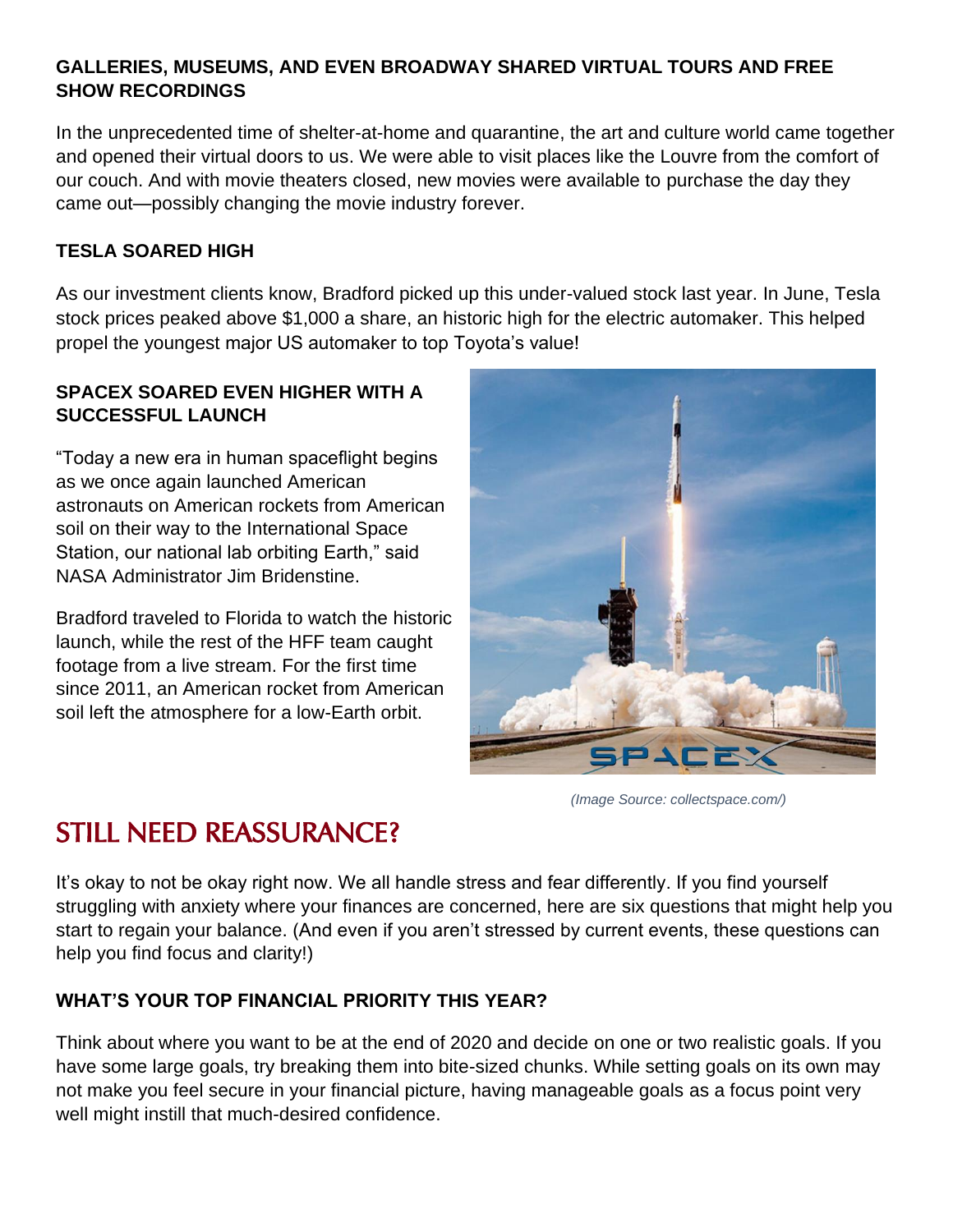#### **WHEN WAS THE LAST TIME YOU LOOKED AT YOUR BUDGET?**

I know, I know, we said that dreaded B-word budget. In our experience, you must know where your money goes, and that often starts with a budget. Start by making a list of everything you spend money on. A great place to start is your bank and credit card statements. Once you have a comprehensive list, prioritize! If you're looking to trim back spending, look at what low-priority spending you can eliminate or reduce.

#### **ARE YOU SAVING ENOUGH?**

Are you saving enough money? If you're still working, look at what percentage of your income you're setting aside for your future. Even if you're retired, you also want to look at your cushion. Do you have emergency savings? If you received a surprise bill in the mail, would you be able to pay it?

#### **ARE YOUR LOVED ONES PROTECTED?**

Take a look at your estate plan and will. Check out the beneficiaries on your insurance policies and investment accounts. Reexamine your

## YOU NEED A FINANCIAL PLAN

power-of-attorneys (POA) and other legal documents that deal with end of life. And most importantly, make sure you have all of those things in the first place!

#### **IS YOUR CREDIT REPORT ACCURATE?**

At least once a year it's a good idea to request a copy of your credit report, not just look at your score. While the score is important, your credit report from TransUnion, Experian, and Equifax can help you identify and correct inaccuracies that can harm your overall financial health. These free reports can also help you identify identity theft.

#### **DOES YOUR INVESTMENT STRATEGY MATCH YOUR GOALS?**

There is a fine balance between risk tolerance and potential return. Combined with where you are in your life, work, and retirement journey, you could be investing for different purposes. It can be hard to find your sweet spot. The good news is that if you are our client with a financial plan and investment management, you don't need to worry about this. Our Custom Tailored Investment Strategy does this for you.

In fact, all these questions can be answered with a Custom Financial Blueprint. Our comprehensive financial plan might help you find your balance easier and faster than anything you could do on your own.

Even better news, if we handle all of your investments [401(k), etc.], financial planning—including the Custom Financial Blueprint—is part of your management agreement!

This change to our fee structure happened early in the year and means that if we manage all your retirement accounts, you pay nothing for planning.

We are doing this because we've found that clients who have a thorough financial plan and investment management services handle the normal ups and downs of the markets better, worry less, and can find more peace. It truly is possible to stop worrying about your money.